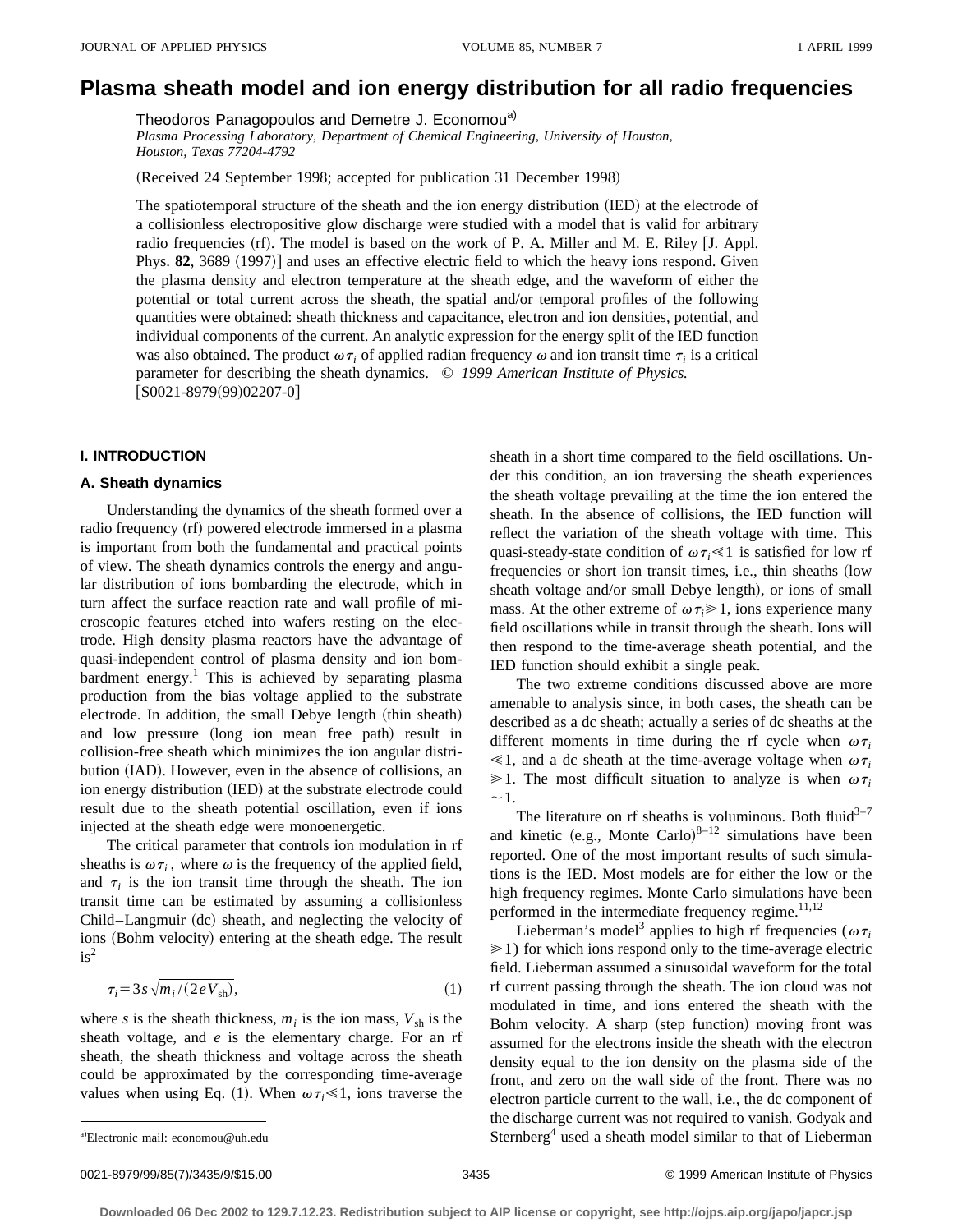but they took into account the electron and ion conduction currents in the sheath. On the other hand, the sheath model of Metze *et al.*<sup>5</sup> is applicable to the low frequency regime  $(\omega \tau_i \ll 1)$  for which ions are able to respond to the instantaneous voltage across the sheath.

However, there are many cases of plasma density and rf bias voltage encountered in high density plasma reactors for which neither the low nor the high frequency sheath models are applicable. A sheath model developed by Miller and Riley $<sup>6</sup>$  bridges the gap between the low and high frequency</sup> regimes. The main feature of this model is to introduce a damped potential to which ions respond. Actually this damped (or effective) potential was used before for reactor scale fluid plasma simulations, $13-15$  but had not been used for sheath simulations. Miller and Riley made the *ad hoc* assumption that the damped potential has the same spatial dependence as the actual potential. They used their model to calculate the electrical characteristics of a high density plasma reactor. They also reported the IED derived from their model but did not study the effect of process variables on the IED. Finally, Miller and Riley did not calculate the spatiotemporal profiles of important sheath variables (sheath thickness, potential, electron, and ion densities).

# **B. Ion energy distribution**

Benoit-Cattin and Bernard<sup>16</sup> analytically calculated the IED and the energy dispersion (peak separation)  $\Delta E_i$  for the case  $\omega \tau_i \geq 1$ . They assumed a constant sheath width, uniform electric field within the sheath, a sinusoidal sheath voltage  $V_{sh}(t) = V_{dc} + V_{ac} \sin(\omega t)$  and a zero initial ion velocity at the plasma-sheath boundary. The derived expressions for the energy dispersion and the IED function are

$$
\Delta E_i = \left(\frac{8\,e\,V_{\rm ac}}{3\,\omega s}\right) \left(\frac{2\,e\,V_{\rm dc}}{m_i}\right)^{1/2},\tag{2}
$$

$$
f(E_i) = \left(\frac{2N_s}{\omega \Delta E_i}\right) \left[1 - \left(\frac{4}{\Delta E_i^2}\right) (E_i - eV_{\text{dc}})^2\right]^{-1/2},\tag{3}
$$

where *s* is the constant sheath thickness, and  $N<sub>s</sub>$  the number of ions entering the sheath per unit time.

Tsui<sup>10</sup> numerically integrated the ion equations of motion and obtained IED profiles assuming constant sheath width, a linearly varying electric field within the sheath, a sinusoidal sheath voltage, and a Maxwellian ion velocity distribution at the plasma-sheath boundary. Okamoto and Tamagawa $17$  calculated analytically the energy dispersion  $\Delta E_i$  for the high frequency regime to find

$$
\Delta E_i \approx \frac{8 \, e \, V_{\text{ac}}}{\omega \, \tau_i},\tag{4}
$$

which is identical to Eq.  $(2)$  when Eq.  $(1)$  is taken into account. They also verified experimentally (for frequencies from 20 to 80 MHz) that the energy dispersion scales inversely with frequency and the square root of ion mass [see also Eq.  $(2)$ ]. Coburn and Kay<sup>18</sup> extended the ion mass range studied by Okamoto and Tamagawa and also showed that  $\Delta E_i \propto m_i^{-1/2}$ . A review of ion energy distributions in capacitively coupled rf electrodes can be found elsewhere.<sup>2</sup> The



FIG. 1. Schematic of a sheath adjacent a biased electrode where a periodic voltage is being applied. The time-dependent sheath thickness is *s*(*t*).

above expressions related to the IED function are valid for high frequencies,  $\omega \tau_i \geq 1$ . We are not aware of published expressions that are valid for arbitrary values of  $\omega \tau_i$ .

In the present work, the model of Miller and  $Riley<sup>6</sup>$  was adopted to calculate the spatial and/or temporal profiles of important sheath quantities such as: sheath thickness and capacitance, electron and ion densities, potential, and individual components of the current. Knowing the sheath thickness allows one to calculate the actual ion transit time. By solving the sheath equations numerically it was found that, indeed, the damped potential has the same spatial dependence as the actual potential. The ion energy distribution function for arbitrary values of  $\omega \tau_i$  was also obtained, and an analytic expression for the peak separation of the IED was derived.

## **II. MODEL FORMULATION**

#### **A. Model equations**

A model was developed for a collisionless sheath in an electropositive plasma containing only one type of positive ions (Fig. 1). Extension to multiple positive ion species is straightforward. The model may be applicable to electronegative plasmas as well in cases for which the negative ion density is essentially zero at the sheath edge. For example, electronegative discharges often separate into a core containing the negative ions, and a periphery which is essentially devoid of negative ions  $(p. 324$  of Ref. 1). This depends on the ratio of electron to negative ion density and the ratio of electron to negative ion temperature.<sup>19</sup>

The potential distribution within the sheath is described by Poisson's equation

$$
\nabla^2 V = -\frac{\rho}{\epsilon_0},\tag{5}
$$

where *V* is the instantaneous potential,  $\rho$  is the charge density, and  $\epsilon_0$  is the permittivity of free space. The charge density is given by

$$
\rho = e(Zn_i - n_e),\tag{6}
$$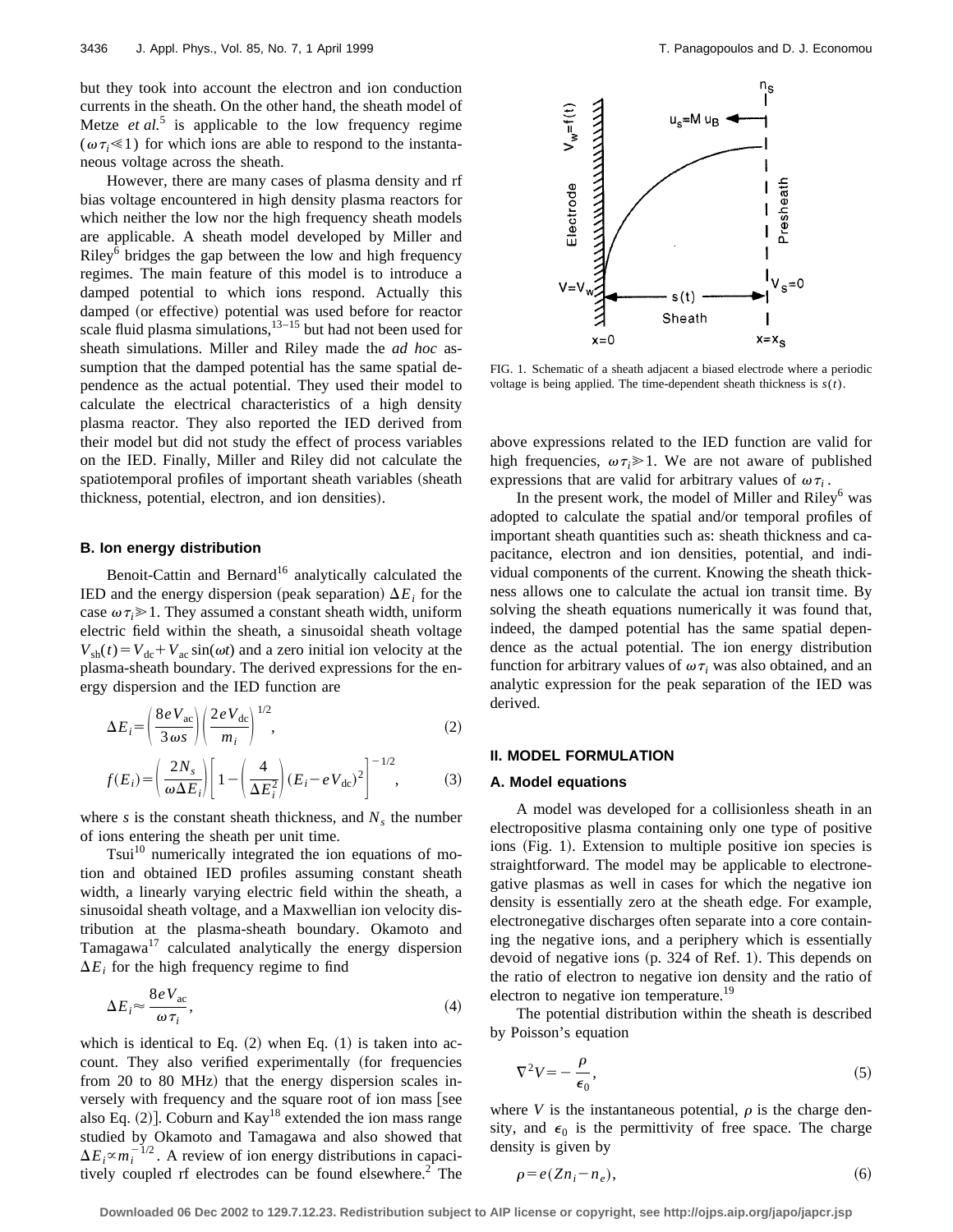where *Z* is the relative charge of the positive ion in units of  $e$ ,  $n_i$  is the ion density, and  $n_e$  is the electron density. For simplicity, it was assumed that  $Z=1$ .

The electrons were assumed to be in Boltzmann equilibrium  $(p. 40$  in Ref. 1) with the electron density given by

$$
n_e(x,t) = n_e(x_s,t) \exp\left(\frac{V(x,t) - V(x_s,t)}{T_e}\right),\tag{7}
$$

where  $x_s$  denotes the sheath edge (Fig. 1). In the above expression,  $T_e$  is the electron temperature in Volts. Use of  $T_e$ implicitly assumes that electrons have a Maxwellian energy distribution. It was also assumed that the electron temperature is constant in time and space. Furthermore, assuming collisionless sheath, the ion density  $n_i$  and ion fluid velocity  $u_i$  are described by the following conservation equations

$$
n_i(x,t)u_i(x,t) = n_i(x_s,t)u_i(x_s,t),
$$
\n(8)

$$
\frac{1}{2}m_{i}u_{i}^{2}(x,t)+e\,\bar{V}(x,t)=\frac{1}{2}m_{i}u_{i}^{2}(x_{s},t)+e\,\bar{V}(x_{s},t),\qquad(9)
$$

Equation  $(8)$  assumes adiabatic ions, an assumption made in Ref. 6 as well. Combining these two equations, the ion density can be expressed as

$$
n_i(x,t) = n_i(x_s,t) \left( 1 - \frac{2e}{m_i u_i^2(x_s,t)} (\overline{V}(x,t) - \overline{V}(x_s,t)) \right)^{-1/2}.
$$
\n(10)

Ions do not respond to the actual potential but rather to an effective damped potential (or field)  $\overline{V}$ 

$$
\frac{\partial \overline{V}(x,t)}{\partial t} = -\frac{\left[\overline{V}(x,t) - V(x,t)\right]}{\tau_i},\tag{11}
$$

where  $\tau_i$  is a time constant that controls the amount of "averaging'' involved in  $\bar{V}$ . This time constant should be the ion transit time through the sheath. For an unbiased sheath, the ion transit time is equal to the inverse of the ion plasma frequency based on the plasma density at the sheath edge.

$$
\tau_i = \frac{1}{\omega_{pi}},\tag{12}
$$

where  $\omega_{pi}$  is

$$
\omega_{pi} = \left(\frac{e^2 n_s}{\epsilon_0 m_i}\right)^{1/2}.\tag{13}
$$

This is the ratio of the Bohm velocity of ions to the electron Debye length.

Equations  $(5)$ – $(11)$  may be combined to yield the following two equations which describe the sheath dynamics,

$$
\nabla^2 V = -\frac{en_s}{\epsilon_0} \left[ \left( 1 - \frac{2\,\bar{V}}{M^2 T_e} \right)^{-1/2} - \exp\!\left( \frac{V}{T_e} \right) \right],\tag{14}
$$

$$
\frac{\partial \overline{V}(x,t)}{\partial t} = -\frac{\left[\overline{V}(x,t) - V(x,t)\right]}{\tau_i}.
$$
\n(15)

for which the boundary conditions [Eqs.  $(16)$  and  $(17)$ ] have been taken into account.

# **B. Boundary conditions**

Ions entering the sheath from the bulk plasma have velocities equal to the Bohm velocity

$$
u_B = M \left(\frac{e T_e}{m_i}\right)^{1/2},\tag{16}
$$

where *M* is the Mach number and  $M \ge 1$ . The Bohm criterion guarantees that the ion density within the sheath is always greater than the electron density. Whenever there was a violation of this condition in the sheath, the Mach number was increased $6$  so that the ion density was always higher than the electron density. The potential at the sheath-presheath boundary was set equal to zero.

At 
$$
x = x_s
$$
 (sheath-presenti interface),  $V=0$ . (17)

This means that the wall voltage  $V_w$  is identical to the sheath voltage. The latter is given by

At 
$$
x=0
$$
 (electrode),  $V_w(t)=f(t)$ , (18)

where  $f(t)$  can be any periodic function. It was assumed that  $f(t)$  is given by the following expression:

$$
f(t) = V_{dc} + \sum_{j} V_{ac_j} \cos(j\omega t + \theta_j),
$$
 (19)

The electric field at the sheath-presheath boundary was set equal to  $E_s$ .

$$
\frac{\partial V}{\partial x} = -E_s \,. \tag{20}
$$

The value of  $E_s$  suggested by Riley<sup>20</sup> was used,

$$
E_s = -\frac{T_e}{\lambda_i} \log(\epsilon^2),\tag{21}
$$

where  $\epsilon$  is the ratio of the electron Debye length to the ion mean free path,

$$
\epsilon = \frac{\lambda_{\text{De}}}{\lambda_i}.\tag{22}
$$

Finally, the electron temperature and the ion (equal to the electron) density were both specified at the sheathpresheath interface.

At 
$$
x = x_s
$$
 (sheath-presenti interface)  $T_e$  and  $n_s$  are given. (23)

The final sheath equations consist of a two-point boundary value problem  $[Eq. (14)]$  coupled with an ordinary differential equation [Eq.  $(15)$ ], and the boundary conditions, Eqs.  $(16)$ – $(23)$ .

Solving Eq.  $(15)$  at the electrode, using Eqs.  $(18)$  and  $(19)$ , one obtains the following analytical solution for the damped potential at the wall,  $\overline{V}_w$ 

$$
\overline{V}_{w}(t) = V_{dc} + \sum_{j} \frac{V_{ac_j}}{1 + (j\omega\tau_i)^2} [\cos(j\omega t + \theta_j) + (j\omega\tau_i)\sin(j\omega t + \theta_j)],
$$
\n(24)

**Downloaded 06 Dec 2002 to 129.7.12.23. Redistribution subject to AIP license or copyright, see http://ojps.aip.org/japo/japcr.jsp**

*¯*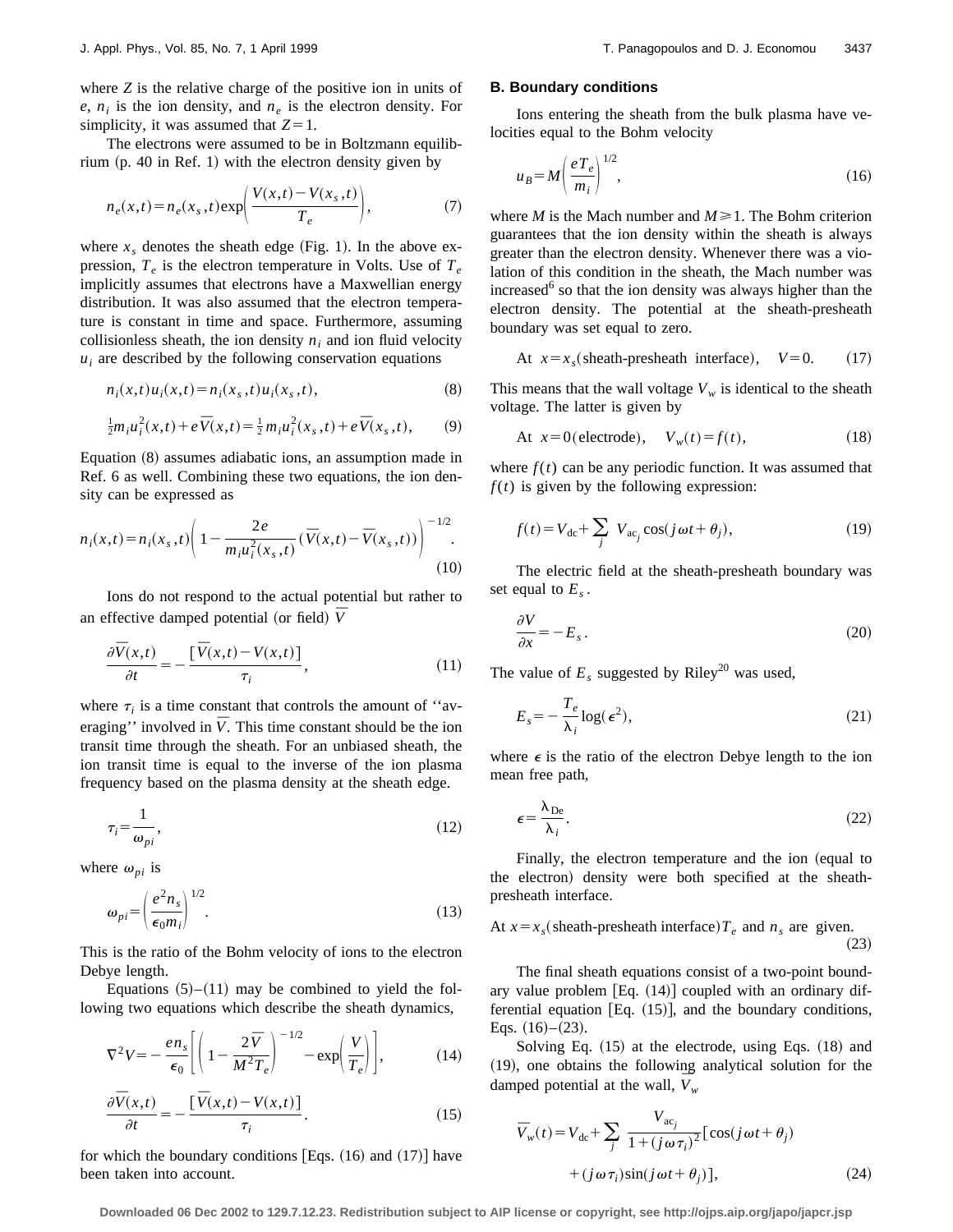

FIG. 2. Solid line shows the harmonic potential applied to the electrode, which is also equal to the sheath potential. This was taken to approximate the measured potential shown in Fig. 13 of Ref. 6. The damped potential  $\overline{V}$ calculated by using Eq.  $(15)$  is shown as broken lines for different values of  $\omega$   $\tau_i$ .

The potentials at the wall ( $V_w$  and  $\overline{V}_w$ ) are plotted as a function of time for a number of different frequencies in Fig. 2. For this particular case, the potential applied at the wall was taken to approximate the experimental waveform measured by Miller and Riley shown in Fig. 13 of their paper.<sup>6</sup> When  $\omega \tau_i$  is much less than unity,  $\bar{V}_w$  almost coincides with  $V_w$ . Increasing  $\omega \tau_i$  reduces the amplitude of  $\overline{V}_w$  and introduces a phase shift. For large values of  $\omega \tau_i$ , the modulation of  $\bar{V}_w$  is negligible.

The sheath thickness is not known *a priori*. This is why three boundary conditions [Eqs.  $(17)$ ,  $(18)$ , and  $(20)$ ] are required for solving Poisson's equation. The extra boundary condition serves to fix the sheath thickness such that the value of the electric field at the sheath-presheath boundary is  $E_s$ . The Poisson Eq. (14) was discretized by a fourth order finite difference stencil and the resulting system of equations was solved simultaneously with Eq.  $(15)$  using LSODE.<sup>21</sup> The solution provided the spatial and/or temporal profiles of sheath quantities such as thickness, potential, *V*, damped potential,  $\overline{V}$ , and electron and ion densities. In Fig. 3,  $\overline{V}$  is plotted as a function of  $V$  for two different frequencies  $(2.0$ and  $27.12$  MHz). The electron temperature was set at  $3 \text{ eV}$ , and the plasma density at the sheath edge was  $n_s = 6$  $\times 10^{16}$  m<sup>-3</sup>. These base case values were kept unchanged unless noted otherwise. The sheath-presheath boundary is lo-



FIG. 3. Relationship between damped potential  $\overline{V}$  to real potential *V* as calculated numerically. Each line corresponds to a specific time in the rf cycle and represents values of the potentials across the thickness of the sheath at that time. Point  $(0,0)$  corresponds to the sheath-presheath boundary while the other end of the line represents the electrode.

cated at point  $(0, 0)$  while the other endpoint of each line corresponds to the electrode, i.e., each line spans the whole sheath for a particular point in time during an rf cycle. The relationship between the two potentials is nearly linear,  $\overline{V}$  $= \alpha(t)V$ , an assumption that was made *ad hoc* by Miller and Riley.<sup>6</sup> Based on this observation, the following semianalytic model was derived as a simplification of the initially posed sheath problem.

# **III. SEMIANALYTIC SHEATH MODEL**

The time-dependent proportionality constant between the damped potential and the actual potential can be derived from the values of the potentials at the electrode [Eqs.  $(18)$ ,  $(19)$ , and  $(24)$ .

$$
\alpha(t) = \frac{\overline{V}_{w}}{V_{w}} = \frac{V_{dc} + \sum_{j} \frac{V_{ac_{j}}}{1 + (j\omega\tau_{i})^{2}} [\cos(j\omega t + \theta_{j}) + (j\omega\tau_{i})\sin(j\omega t + \theta_{j})]}{V_{dc} + \sum_{j} V_{ac_{j}} \cos(j\omega t + \theta_{j})}.
$$
\n(25)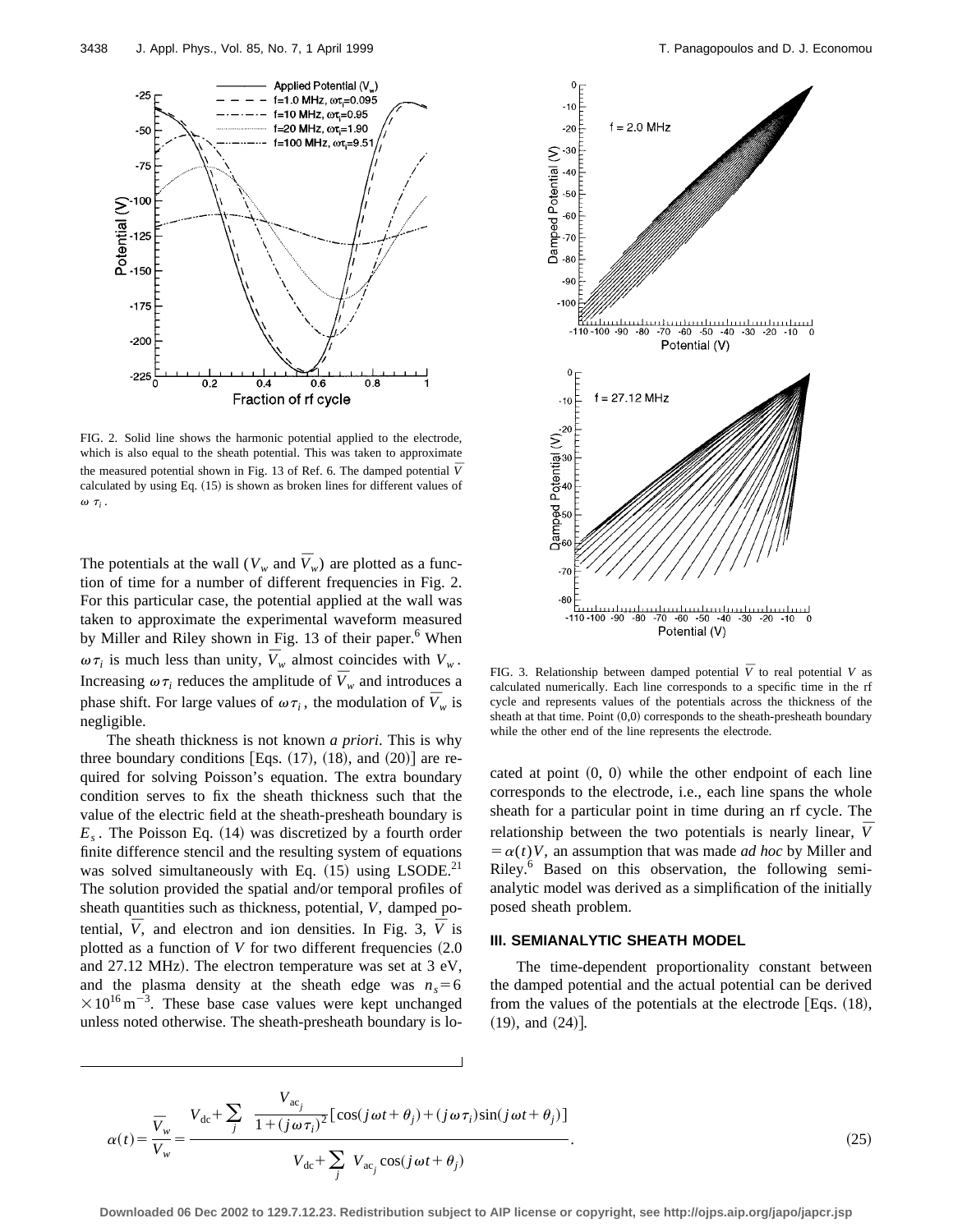

FIG. 4. Potential in the sheath as a function of space and time. Thick lines: numerical solution. Thin lines: semianalytic solution. The frequency was 10 MHz, the electron temperature was 3 eV, and the plasma density at the sheath edge was  $n_s = 6 \times 10^{16} \text{ m}^{-3}$ .

Using Eq.  $(25)$ , the sheath equations [Eqs.  $(14)$  and  $(15)$ ] can be decoupled, and the Poisson equation can be solved independently

$$
\frac{\partial^2 V}{\partial x^2} = -\frac{en_s}{\epsilon_0} \left[ \left( 1 - \frac{2\alpha(t)}{M^2 T_e} \cdot V \right)^{-1/2} - \exp\left( \frac{V}{T_e} \right) \right].
$$
 (26)

Multiplying each side of Eq. (26) by  $\partial V/\partial x$  and integrating over *x*, the electric field in the sheath is derived as

$$
E(x,t) = -\left(E_s^2 + \frac{2en_sT_e}{\epsilon_0} \left\{\frac{M^2}{\alpha(t)} \left[ \left(1 - \frac{2\alpha(t)}{M^2T_e}V\right)^{1/2} - 1\right] + \left[\exp\left(\frac{V}{T_e}\right) - 1\right] \right\}\right)^{1/2}.
$$
 (27)

Figure 4 shows a comparison between the spatiotemporal profile of the potential calculated numerically by solving Eqs.  $(14)$  and  $(15)$ , and that calculated analytically using Eq.  $(27)$ , for a frequency of 10 MHz. The correspondence between the two is quite good. Similar results were obtained for both smaller and larger frequencies.

Once the potential profiles are known, the ion and electron density profiles in the sheath can be found as  $[see Eqs.$  $(7)$  and  $(10)$ ],

$$
n_i = n_s \left( 1 - \frac{2\bar{V}}{M^2 T_e} \right)^{-1/2}, \quad n_e = n_s \exp\left(\frac{V}{T_e}\right). \tag{28}
$$

The ion density  $(Fig. 5)$  drops substantially near the sheath-presheath boundary at a rate that depends on the value of the electric field at that point,  $E<sub>s</sub>$ . The ion density is always higher than the electron density within the sheath. When the sheath thickness reaches its minimum value, there is a substantial electron particle current to the electrode. As the electrode potential becomes more negative, electrons are repelled, and the electron density at the wall becomes extremely low.

Figure 6 shows the time dependence of the sheath thickness for the base case conditions. The sheath thickness calculated by the Child law formula (assuming a quasi-steady-



FIG. 5. Normalized ion (solid lines) and electron (dotted lines) densities (to their value at the sheath-presheath boundary) as a function of time and space in the sheath. Conditions as in Fig. 4.

state sheath) is also superimposed on the figure. As expected, the sheath thickness responds to the waveform of the sheath potential (Fig. 2, solid line). When the (negative) sheath potential is minimum (maximum) the sheath thickness is maximum (minimum).

A question arises as to what value to use for the ion transit time in Eq.  $(15)$ . Miller and Riley<sup>6</sup> used the reciprocal of the ion plasma frequency  $[Eq. (12)]$  and this is what we have also used up to this point. Another approach would be to calculate the ion transit time iteratively. One would then assume an ion transit time, solve the sheath equations, integrate the equation of motion for the ions to find the actual transit time, and then iterate this procedure until the assumed and calculated ion transit times agree to within a specified tolerance. Figure 6 also compares the sheath thickness as a function of time calculated using the reciprocal of the ion plasma frequency (solid line) and the iterative procedure just described for determining the ion transit time (dotted line). Conditions were at their base case values. Using the ion



FIG. 6. Sheath thickness as a function of time for the conditions of Fig. 4 (solid line). The sheath thickness resulting from the Child Law model is also shown for comparison (dashed line). Dotted line was found by using a self-consistent calculation of the ion transit time.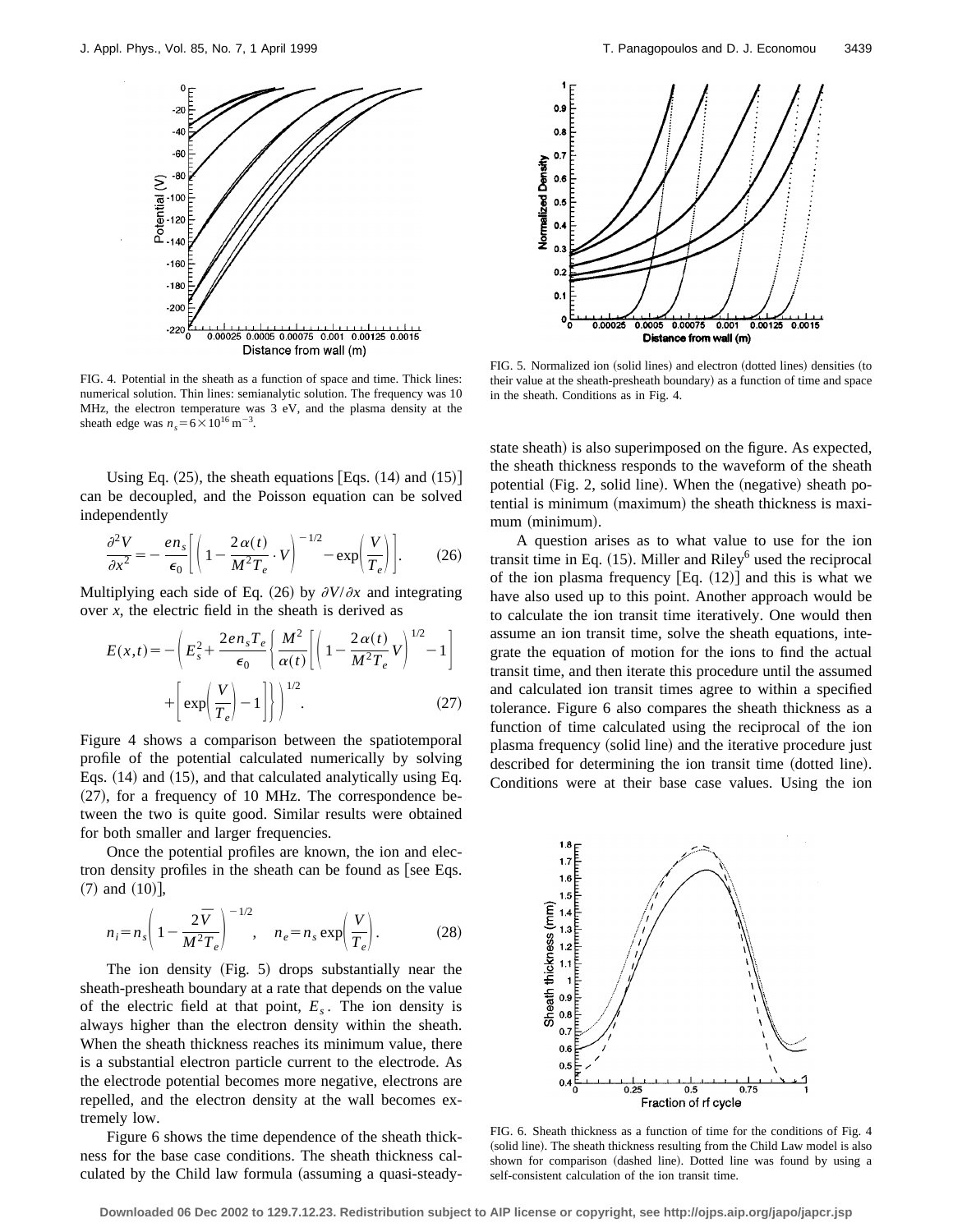plasma frequency to calculate the ion transit time does not introduce considerable error in calculating the timedependent sheath thickness. However, an accurate value of the ion transit time is necessary to compute the correct ion energy distribution function, as shown below.

## **IV. ION ENERGY DISTRIBUTION**

As described above, the damped potential  $\overline{V}$  describes the motion of the heavy ions through the sheath. The potential that ions experience in their journey through the sheath is the difference of the damped potential between the wall and the sheath-presheath boundary. Because  $\overline{V}$  is always zero at the sheath-presheath boundary, the sheath potential ions experience is equal to the value of the damped potential at the wall  $(\bar{V}_w)$ .

The most critical parameter that controls ion motion in the (collisionless) sheath is  $\omega \tau_i$ . At low frequencies  $\omega \tau_i$  $\leq 1$  and  $\overline{V}_w = V_w \Rightarrow \alpha(t) = 1$  since the variation of the electric field is slow and ions respond to the instantaneous changes of the field. As a result, *V* and  $\overline{V}$  coincide. At high frequencies  $\omega \tau_i \geq 1$ , Eq. (24) reduces to,

$$
\overline{V}_w = V_{\rm dc} + \sum_j \frac{V_{\rm ac_j} \sin(j\omega t + \theta_j)}{(j\omega \tau_i)}.
$$
\n(29)

The higher the value of the critical parameter  $\omega \tau_i$ , the smaller the amplitude of the oscillations of  $\overline{V}_w$ . For the sake of simplicity,  $V_w$  will now be assumed sinusoidal,

$$
V_w(t) = V_{dc} + V_{ac} \sin(\omega t). \tag{30}
$$

Knowing the time-dependent sheath potential (here the wall potential,  $V_w$ ), the damped potential,  $\bar{V}_w$ , can be found readily by integrating Eq.  $(15)$ . The minimum and maximum values of energy of ions striking the electrode correspond to the minimum and maximum values of  $\bar{V}_w$  which are found by

$$
\frac{d\bar{V}_w}{dt} = 0 \Longrightarrow (\omega \tau_i) \sin(\omega t) + \cos(\omega t) = 0.
$$
 (31)

Solution of Eq.  $(31)$  gives the times at which the damped sheath potential reaches its maximum and minimum values

$$
t_{\text{max}} = \frac{1}{\omega} \left[ \tan^{-1} \left( -\frac{1}{\omega \tau_i} \right) + \pi \right],\tag{32a}
$$

$$
t_{\min} = \frac{1}{\omega} \left[ \tan^{-1} \left( -\frac{1}{\omega \tau_i} \right) + 2\pi \right].
$$
 (32b)

The corresponding values of the sheath potential are obtained by substituting  $t_{\text{min}}$  and  $t_{\text{max}}$  into Eq. (30). In the present analysis, ions crossing the sheath-presheath boundary from the bulk plasma are assumed to be monoenergetic at the Bohm velocity. The ion kinetic energy at the wall is equal to the sum of their initial kinetic energy and the energy they gained moving across the sheath. The latter is equal to  $\bar{V}_w$ [Eq.  $(29)$ ] for the case of a collisionless sheath. Hence,

$$
E_{i \max} = \frac{T_e}{2} + V_{dc} + \frac{V_{ac}}{1 + (\omega \tau_i)^2} [\sin(\omega t_{max})
$$
  

$$
-(\omega \tau_i) \cos(\omega t_{max})],
$$
(33a)  

$$
E_{i \min} = \frac{T_e}{2} + V_{dc} + \frac{V_{ac}}{1 + (\omega \tau_i)^2} [\sin(\omega t_{min})
$$
  

$$
-(\omega \tau_i) \cos(\omega t_{min})].
$$
(33b)

The energy dispersion defined as  $\Delta E_i = E_i_{\text{max}} - E_i_{\text{min}}$  $=$  $\bar{V}_{\text{max}} - \bar{V}_{\text{min}}$  is

$$
\Delta E_i = \frac{2V_{ac}}{1 + (\omega \tau_i)^2} \left\{ \cos \left[ \tan^{-1} \left( -\frac{1}{\omega \tau_i} \right) + \frac{3\pi}{2} \right] + \omega \tau_i \sin \left[ \tan^{-1} \left( -\frac{1}{\omega \tau_i} \right) + \frac{3\pi}{2} \right] \right\}.
$$
 (34)

Depending on the value of  $\omega \tau_i$  the above expression can be simplified as follows:

Low frequency regime:  $\omega \tau_i \ll 1$ ,  $\Delta E_i \approx 2V_{ac}$ , (35a) High frequency regime:  $\omega \tau_i \geq 1$ ,  $\Delta E_i \approx 2 V_{ac} / \omega \tau_i$ .  $(35b)$ 

Therefore, the energy dispersion of the IED is not a function of the applied frequency when  $\omega \tau_i \ll 1$ , while at the high frequency regime  $\Delta E_i \propto V_{ac}/\omega \tau_i$ , a dependence reported in the literature.<sup>16,17</sup>

The ion energy distribution function was calculated based on the observation that the minimum and maximum energy of ions striking the wall correspond to the minimum and maximum values, respectively, of the damped potential at the wall. The range of the damped potential at the wall  $(\bar{V}_{\text{max}} - \bar{V}_{\text{min}})$  was then divided into a large number (normally 500) of intervals  $\Delta \overline{V}_w$ . For each  $\Delta \overline{V}_w$ , the corresponding time slot  $\Delta t$  from the known "damped potential versus time'' waveform was obtained. Since ions enter the sheath with a uniform distribution in phase angles, the number of ions  $\Delta N_i$  striking the wall is proportional to  $\Delta t$ . The IED function was then obtained by plotting  $\Delta N_i$  vs ion energy  $(\bar{V}_w + kT_e)$ , where  $\bar{V}_w$  is the value of the damped potential at the midpoint of the  $\Delta \overline{V}_w$  interval in question.

Figure 7 presents the IED for an argon plasma at different frequencies under otherwise the base case conditions. As the applied frequency is increased the energy dispersion decreases. The low energy peak of the IED is higher than the high energy peak. At very high frequencies, the amplitude of the oscillations of  $\overline{V}_w$  is very small and the two peaks of the IED tend to merge. It must be emphasized at this point that the IED depends critically on the sheath potential waveform. This waveform is expected to change as the substrate biasing frequency is varied. In order to predict the shape of the sheath potential waveform, the external circuit supplying power to the electrode has to be considered, along with the rest of the reactor, see for example Ref. 6. In Fig. 7, the same waveform was used (solid line of Fig. 2) for all frequencies. Therefore, Fig. 7 should only be viewed as a qualitative description of the IED as a function of frequency on a biased electrode.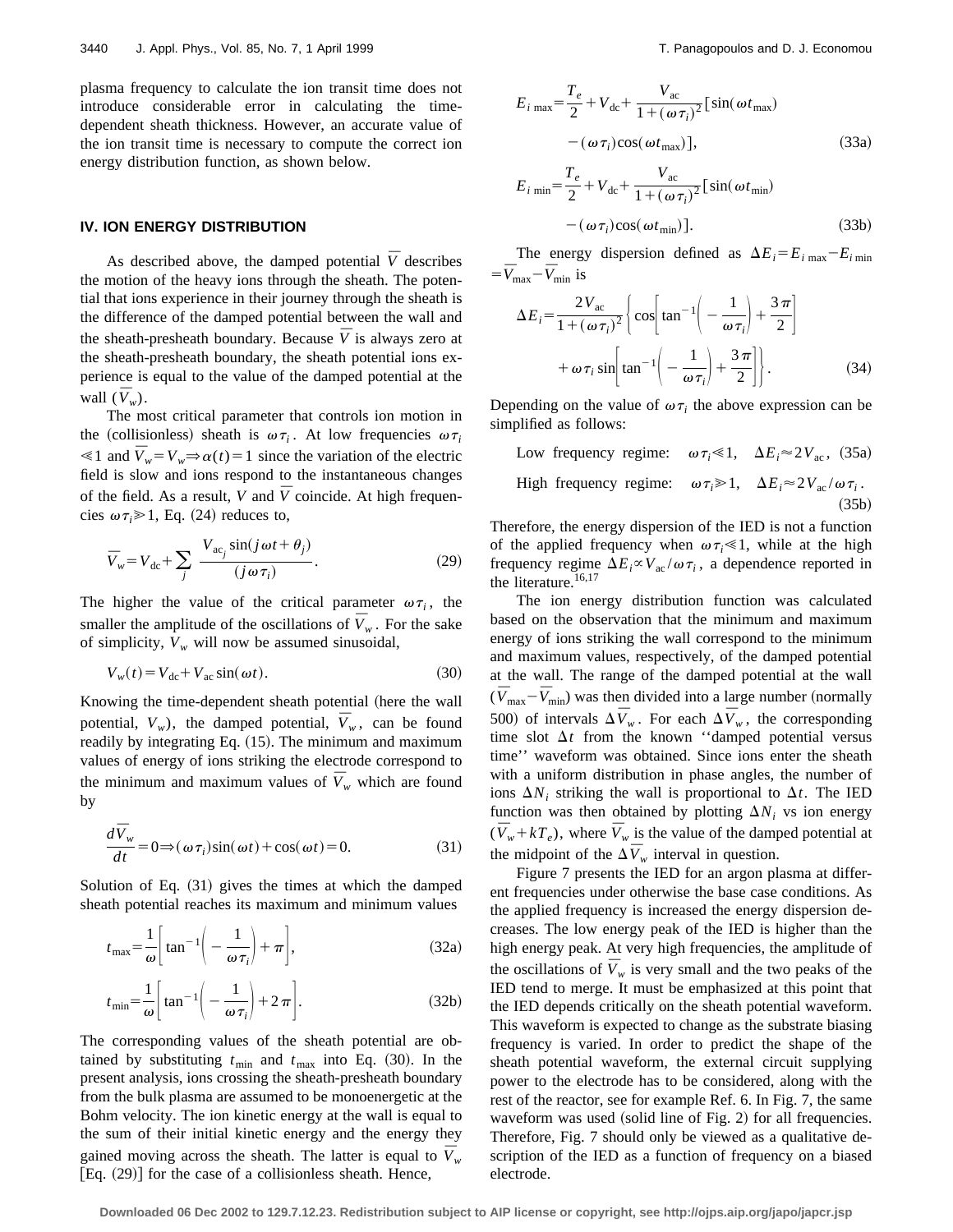

FIG. 7. Ion energy distribution as a function of  $\omega \tau_i$ . As the value of  $\omega \tau_i$  is increased, the energy dispersion is decreased and the IED changes from bimodal to a single peak distribution at very high frequencies. Applied potential is shown as solid line in Fig. 2.

## **V. CURRENT CONTROL**

The previous analysis used a specified potential across the sheath. In this section, the total current flowing through the sheath is specified instead. The total current is the summation of the electron particle current, the ion particle current, and the displacement current,

$$
j_e = \frac{1}{4} e u_e n_e = \frac{e u_e n_s \exp(V/T_e)}{4},
$$
\n(36)

where  $u_e = (8eT_e / \pi m_e)^{1/2}$  is the electron thermal velocity,

$$
j_i = -en_s u_B, \t\t(37)
$$

$$
j_d = \epsilon_0 \frac{\partial E}{\partial t} = \epsilon_0 \left( \frac{\partial E}{\partial V} \frac{\partial V}{\partial t} + \frac{\partial E}{\partial \overline{V}} \frac{\partial \overline{V}}{\partial t} \right).
$$
 (38)

Equation  $(27)$  gives

$$
\frac{\partial E}{\partial V} = \frac{1}{E} \frac{en_s T_e}{\epsilon_0} \left\{ \frac{M^2}{\bar{V}} \left[ \left( 1 - \frac{2\bar{V}}{M^2 T_e} \right)^{1/2} - 1 \right] + \frac{1}{T_e} \exp\left( \frac{V}{T_e} \right) \right\},\tag{39}
$$

$$
\frac{\partial E}{\partial \overline{V}} = \frac{1}{E} \frac{en_s T_e}{\epsilon_0} \frac{M^2 V}{\overline{V}^2} \left\{ 1 - \left( 1 - \frac{2 \overline{V}}{M^2 T_e} \right)^{1/2} - \frac{\overline{V}}{M^2 T_e} \left( 1 - \frac{2 \overline{V}}{M^2 T_e} \right)^{-1/2} \right\}.
$$
(40)

Equations  $(39)$  and  $(40)$  can be substituted into Eq.  $(38)$  to obtain the displacement current in the sheath. Equation  $(38)$ can also be used to describe the sheath capacitance. This can be used in equivalent circuits of the plasma reactor  $6.22$  by



FIG. 8. Waveforms of actual (*V*) and damped ( $V_{\text{bar}}$ ) potential at the electrode as a result of a prescribed sinusoidal current across the sheath. Total current, 30 A/m<sup>2</sup> for a frequency of 1 MHz and 200 A/m<sup>2</sup> for a frequency of 50 MHz. Ion density at sheath edge,  $6 \times 10^{16}$  m<sup>-3</sup>.

which one can calculate the time varying potentials in the system including the plasma and wall potentials.

Assuming a sinusoidal total current through the sheath,  $j_{\text{tot}} = j_e + j_i + j_d = j_0 \sin(\omega t)$ , a first-order differential equation for the potential at the electrode  $V_w$  is obtained, which is solved numerically along with Eq. (15). The actual and damped sheath potentials are then found, and are shown in Fig. 8 for a low  $(1 \text{ MHz})$  and a high  $(50 \text{ MHz})$  frequency case. As before, the damped potential approximates the actual potential at low frequencies and is much reduced in amplitude at high frequencies. Also, the sheath potential is ''clipped'' at low frequencies and is more sinusoidal-like at high frequencies. At low frequencies, when  $\omega \tau_i \leq 1$ , the sheath is resistive and the displacement current is a small fraction of the total current. At high frequencies, when  $\omega \tau_i$  $>1$ , the displacement current is a substantial fraction of the total current (Fig. 9).<sup>18</sup> In all cases, the time-average electron current is equal to the positive ion current (constant in our case) ensuring no net charge flow to the electrode over a rf cycle.

A generalized sheath diagram is shown in Fig.  $10^{23}$  Different regimes of operation are shown depending on the ratio  $\omega/\nu$  of the applied field frequency to the ion collision frequency (*y* axis) and the product  $\omega \tau$  of the applied field frequency and the ion transit time through the sheath  $(x \text{ axis})$ . The diagonal ( $\nu\tau=1$ ) separates the collisionless from the collisional sheath regimes. When  $\omega \tau \leq 1$ , the sheath is resistive, meaning that the ion (and electron) conduction current dominates over the displacement current. On the other hand, for  $\omega \tau > 1$ , the sheath is capacitive, meaning that the displacement current dominates over the ion conduction current. Therefore, four major regimes are shown on the sheath diagram as collisionless resistive, collisionless capacitive, collisional resistive, and collisional capacitive. High density,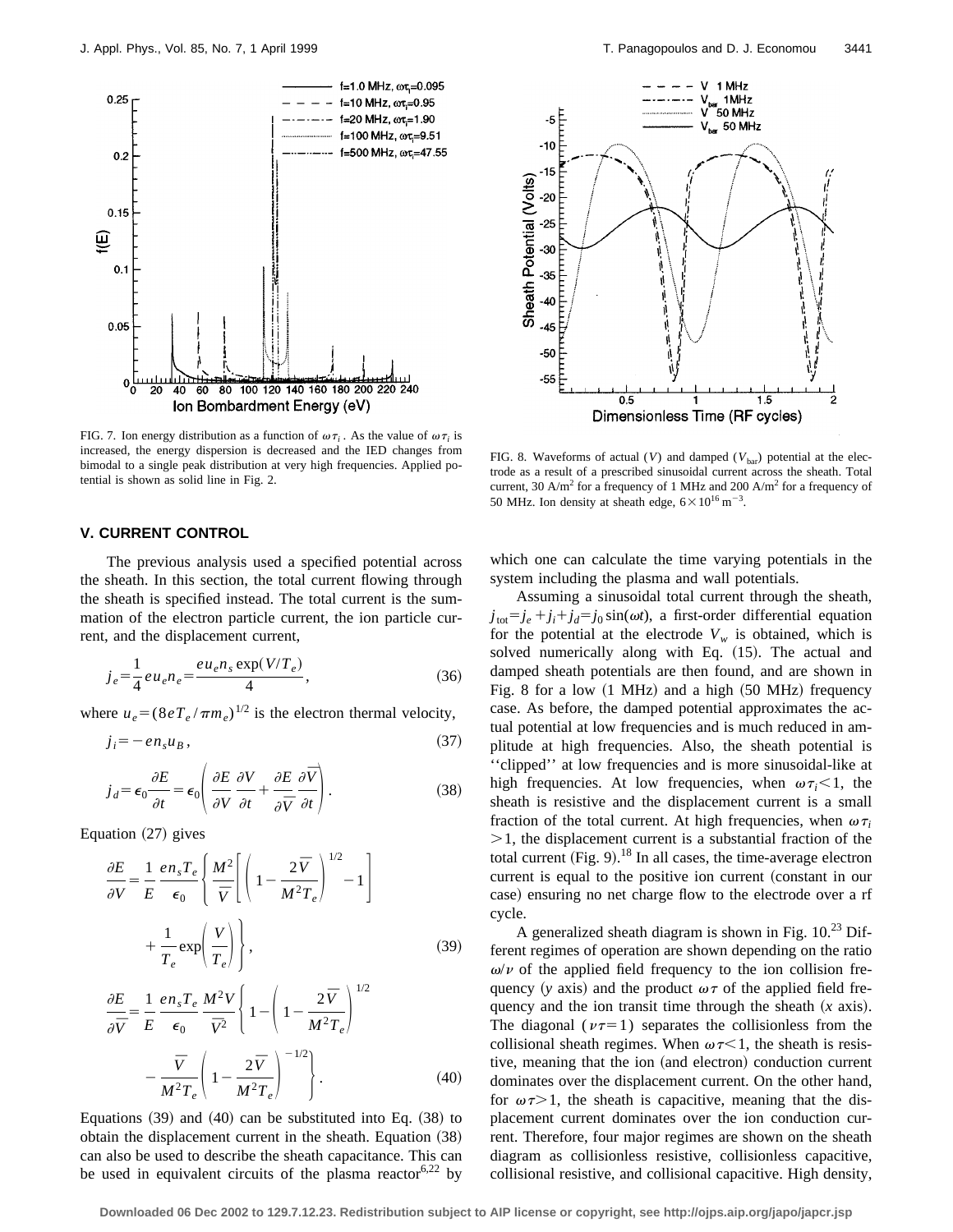

FIG. 9. Temporal behavior of displacement current and electron conduction current for two different applied frequencies. Total current,  $30$  A/m<sup>2</sup> for a frequency of 1 MHz and 200  $A/m^2$  for a frequency of 50 MHz. Ion density at sheath edge,  $6 \times 10^{16}$  m<sup>-3</sup>.

low pressure plasma reactors with biased rf substrate electrode usually operate in the collisionless-resistive regime. Low density, high pressure capacitively coupled reactors usually operate in the collisional-capacitive regime.

# **VI. COMPARISON WITH OTHER WORKS**

The unified sheath model used in this article has been shown by Riley<sup>20,24</sup> to have the right limiting behavior for



FIG. 10. Generalized sheath diagram for time-dependent sheaths. Different regimes of operation are shown depending on the ratio  $\omega/\nu$  of the applied field frequency to the ion collision frequency (*y* axis) and the product  $\omega \tau$  of the applied field frequency and the ion transit time through the sheath  $(x + x + y)$ axis). The diagonal ( $\nu\tau=1$ ) separates the collisionless from the collisional sheath regimes.

TABLE I. Comparison of the time-average sheath thickness calculated by the model of Barnes et al.<sup>a</sup> and the present model.

| $n_{\rm s}$ (m <sup>-3</sup> ) | $\omega \tau_i$ | Sheath thickness (mm)<br>Barnes et al. <sup>a</sup> | Sheath thickness (mm)<br>This work |
|--------------------------------|-----------------|-----------------------------------------------------|------------------------------------|
| $10^{15}$                      | 4.76            | 3.2                                                 | 5.05                               |
| $5 \times 10^{15}$             | 2.13            | 1.4                                                 | 2.22                               |
| $10^{16}$                      | 1.50            | 1.0                                                 | 1.55                               |
| $5 \times 10^{16}$             | 0.67            | 0.44                                                | 0.70                               |
| $10^{17}$                      | 0.48            | 0.32                                                | 0.52                               |
| $5 \times 10^{17}$             | 0.21            | 0.14                                                | 0.29                               |
| $10^{18}$                      | 0.15            | 0.10                                                | 0.23                               |

a See Ref. 12.

very high and very low frequencies. Comparison of the model results with experimental data for intermediate frequencies is difficult because published works do not give all necessary information; for example, the sheath voltage or current waveforms are not provided. For that reason we have chosen to compare the model results with a few theoretical reports that are relevant to the intermediate frequency regime.

Barnes *et al.*<sup>12</sup> used Lieberman's model<sup>3</sup> to calculate the sheath thickness of an argon discharge at  $f = 5$  MHz with  $T_e$ =5 eV. Table I gives the time-average sheath thickness found by Barnes *et al.* and by the sheath model reported in this article for a range of plasma densities at the sheath edge. The agreement between the two models is reasonable. Lieberman's model is valid when  $\omega \tau_i \geq 1$ . This is the reason the relative error between the two models increases as the product  $\omega \tau_i$  is decreased. Also, the calculated sheath thickness depends on the value used for the electric field at the sheathpresheath interface, Eq.  $(20)$ . A larger value of  $E<sub>s</sub>$  gives a smaller sheath thickness.

Flender and Wiesemann<sup>25</sup> measured the ion energy distribution of an argon plasma at 13.56 MHz. For an applied voltage (estimated) of  $V_w = -220-212 \sin(\omega t)$ ,  $T_e = 5 \text{ eV}$ , and  $n_s \approx 1.17 \times 10^{15} \text{ m}^{-3}$ , they measured an energy dispersion of about 40 eV. For another set of conditions,  $V_w$  $T_e = -87.8 - 79.95 \sin(\omega t)$ ,  $T_e = 3.9$  eV, and  $n_s \approx 3.95 \times 10^{14}$  $m^{-3}$ , the energy dispersion was found to be about 10 eV. The present model predicted for the first set of conditions  $\Delta E_i = 46.2$  eV, and for the second  $\Delta E_i = 10.0$  eV. The agreement is fairly good taking into account the experimental uncertainty in determining the electron temperature and plasma density.

Finally, Nitschke and Graves<sup>26</sup> used the Godyak– Sternberg sheath model<sup>4</sup> along with a plasma fluid model to predict the discharge behavior. For the case of an argon plasma under the conditions of bulk density  $n_0 = 1.39 \times 10^{18}$  $m^{-3}$ ,  $T_e = 2.19 \text{ eV}$ ,  $f = 1.59 \text{ MHz}$ , and  $j_{\text{tot}} = 300 \text{ A/m}^2$ , they found a time-average sheath thickness of 180  $\mu$ m. The present model predicted a time-average sheath thickness of 175  $\mu$ m for the same conditions.

## **VII. CONCLUSIONS**

The unified sheath model of Miller and  $Riley<sup>6</sup>$  has been used to solve for the spatiotemporal profiles of important sheath variables such as the actual potential, the damped po-

**Downloaded 06 Dec 2002 to 129.7.12.23. Redistribution subject to AIP license or copyright, see http://ojps.aip.org/japo/japcr.jsp**